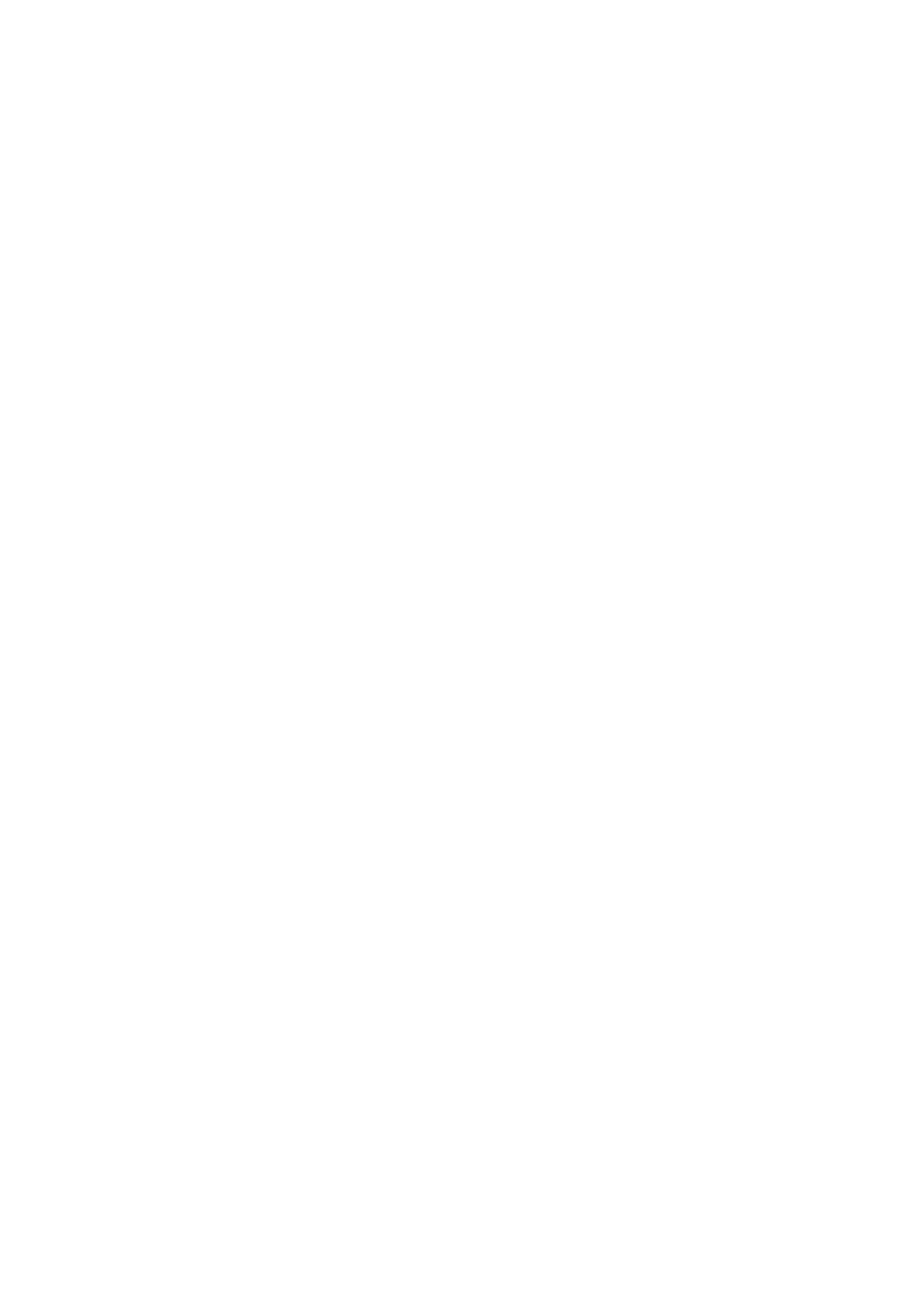

# **1 Welcome / Karakia**

Chairperson John Gillon opened the meeting followed by Member Paula Gillon leading the meeting with a karakia.

Whakataka te hau kite uru Whakataka te hau kite tonga Kia mākinakina ki uta Kia mātaratara ki tai E hī ake ana te atakura He tio He huka He hau hū Tihei mauri oral

Cease o winds from the west Cease o winds from the south Bring calm breezes over the land Bring calm breezes over the sea And let the red-tipped dawn come With a touch of frost A sharpened air And promise of a glorious day

# **2 Apologies**

Resolution number KT/2022/65

MOVED by Chairperson J Gillon, seconded by Member P Gillon:

## **That the Kaipātiki Local Board:**

**a) accept the apology from Member A Hartley and Member A Shaw for absence and accept the apology from Member A Tyler for lateness.**

## **CARRIED**

## **3 Declaration of Interest**

There were no declarations of interest.

# **4 Confirmation of Minutes**

Resolution number KT/2022/66

MOVED by Member C Schmidt, seconded by Deputy Chairperson D Grant:

## **That the Kaipātiki Local Board:**

**a) confirm the ordinary minutes of its meeting, held on Wednesday, 16 March 2022, including the confidential section, as true and correct.**

**CARRIED**

## **5 Leave of Absence**

There were no leaves of absence.

## **6 Acknowledgements**

There were no acknowledgements.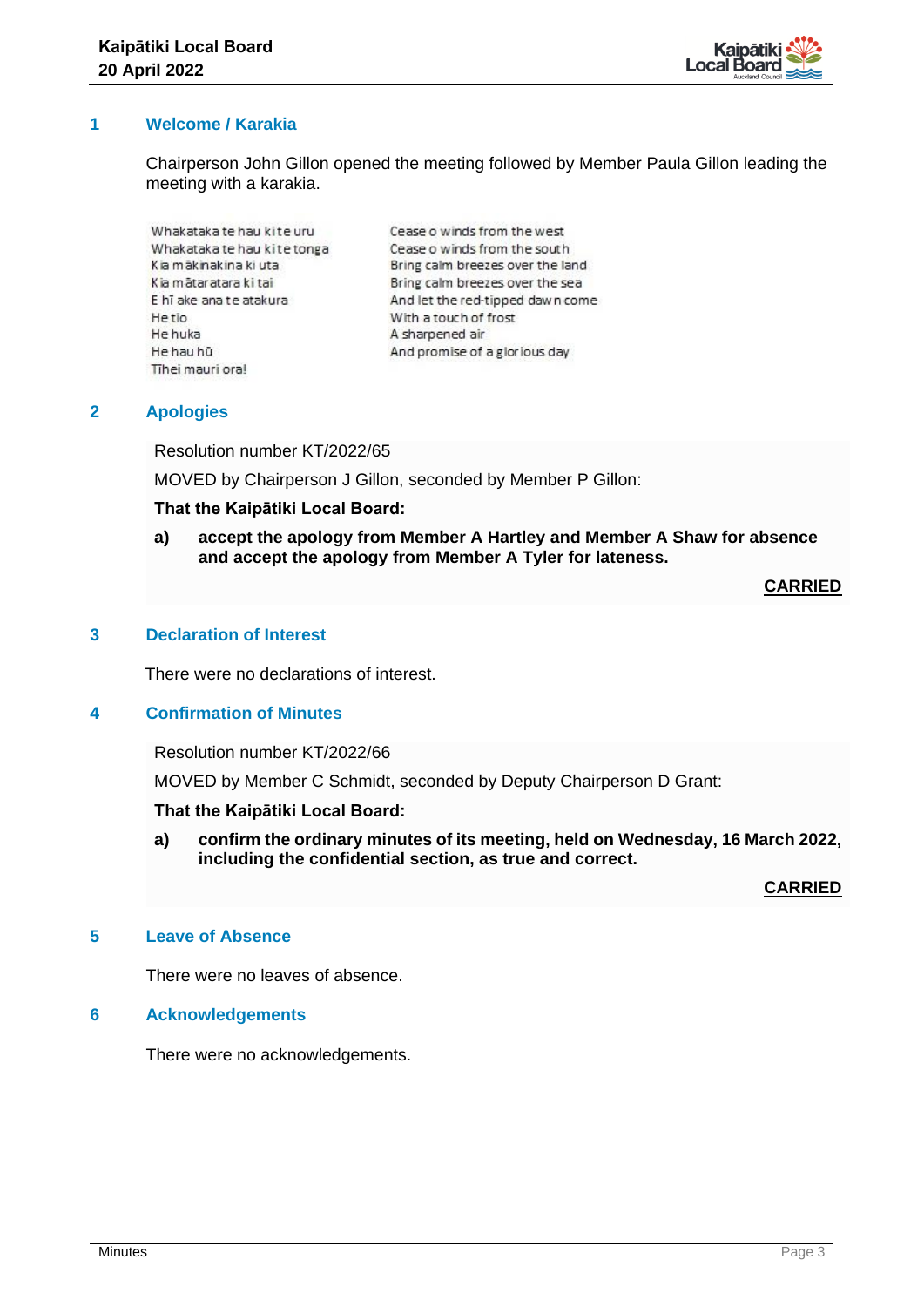

# **7 Petitions**

## **7.1 Petition - Save Little Shoal Bay**

Katrina King was in attendance via Microsoft Teams to address the board on this item.

Resolution number KT/2022/67

MOVED by Chairperson J Gillon, seconded by Member M Kenrick:

**That the Kaipātiki Local Board:**

- **a) thank Katrina King for her attendance.**
- **b) receive the petition summary and note the full petition of 853 signatories to "retain and enhance the wonderful parks and recreational facilities at Little Shoal Bay now and into the future".**
- **c) note the full petition will be forwarded to staff involved in asset renewals and the Shoreline Adaptation Plan for Wai Manawa/Little Shoal Bay Reserve and bay.**

**CARRIED**

## **8 Deputations**

## **8.1 Pest Free Kaipātiki Restoration Society**

Annie Dignan, General Manager and Fiona Smal, Restoration Advisor, were in attendance via Microsoft Teams to address the board on this item.

Resolution number KT/2022/68

MOVED by Member A Tyler, seconded by Member P Gillon:

**That the Kaipātiki Local Board:**

- **a) receive the deputation from Pest Free Kaipātiki Restoration Society.**
- **b) thank Annie Dignan and Fiona Smal for their attendance and presentation.**
- **c) request advice on when the board will be provided with a response to matters raised through a notice of motion moved by Member A Tyler on 8 October 2021 requesting a review of SMART procurement outcomes, information on contract variations enabling community and volunteer group activities, information on contractor performance assessment in relation to working with volunteer groups and advice as to whether contractors are required to develop communications plans with volunteer groups and whether this is happening.**

**CARRIED**

## **8.2 The Importance of Heritage in Birkenhead and Northcote**

Gillian Taylor, Chairperson of Birkenhead Residents Association and Erica Hannam, Member of Executive Committee of the Birkenhead Heritage Society Inc and Secretary of Northcote Point Heritage Preservation Society Inc were in attendance via Microsoft Teams to address the board on this item.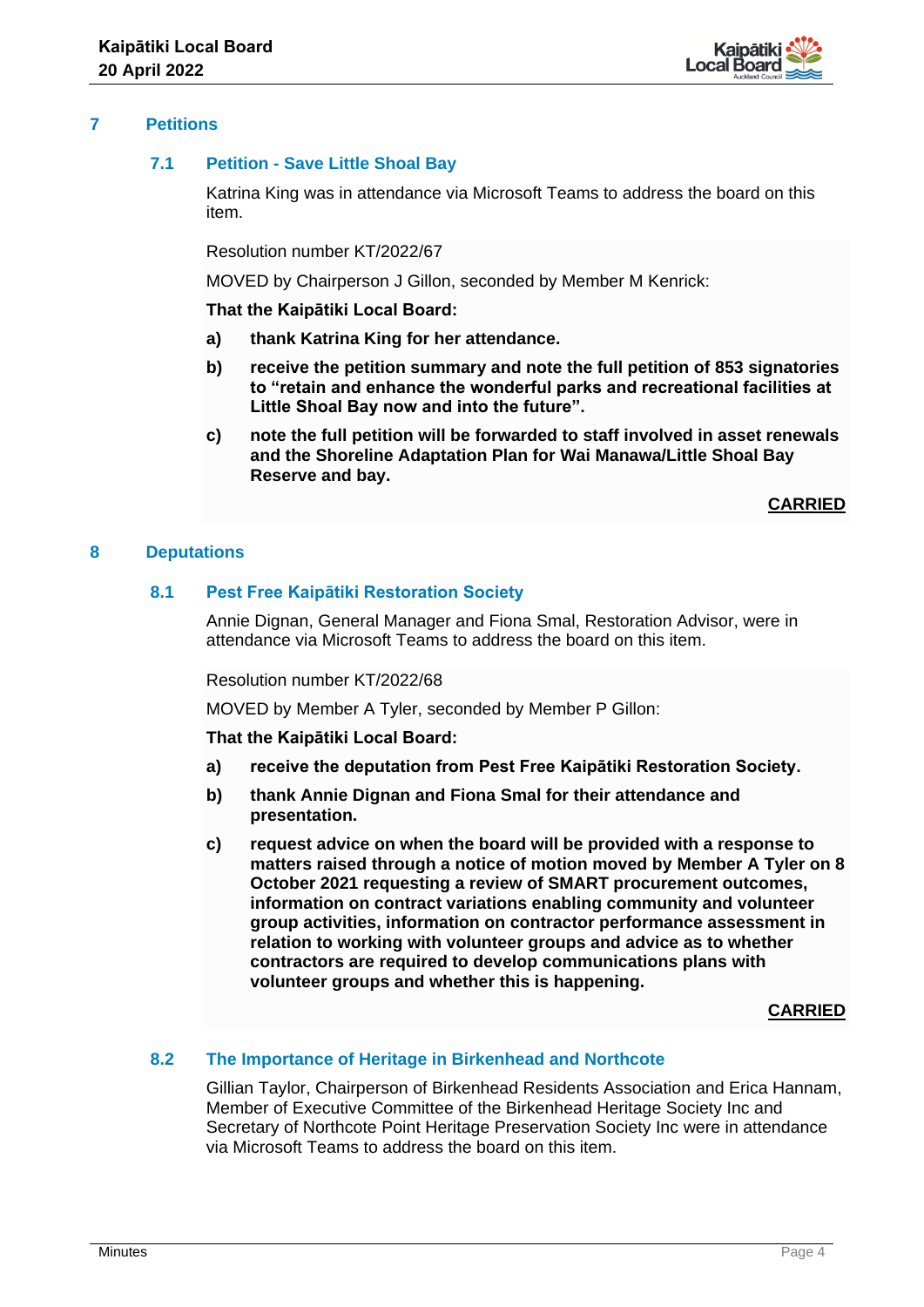

A petition on Northcote Point and Birkenhead Point Heritage was tabled. A copy of the tabled document has been placed on the official minutes and is available on the Auckland Council website as a minutes attachment.

Resolution number KT/2022/69

MOVED by Deputy Chairperson D Grant, seconded by Chairperson J Gillon:

**That the Kaipātiki Local Board:**

- **a) receive the deputation.**
- **b) thank Gillian Taylor and Erica Hannam for their attendance and presentation.**
- **c) receive the petition of 1102 signatories opposing the removal of the Special Character Areas from Northcote Point and Birkenhead Point that will allow for greater allowances in development.**
- **d) forward the petition to the Auckland Council Planning Committee for their consideration.**

**CARRIED**

#### **Attachments**

A 20 April 2022 - Kaipātiki Local Board Business Meeting - Petition on Northcote Point and Birkenhead Point Heritage

## **9 Public Forum**

## **9.1 Birkenhead Village Association - "Forward Flow" Whale Tale sculpture**

Kae Condon, Birkenhead Town Centre Manager, was in attendance via Microsoft Teams to address the board on this item.

Resolution number KT/2022/70

MOVED by Member A Tyler, seconded by Member P Gillon:

**That the Kaipātiki Local Board:**

- **a) receive the public forum item.**
- **b) thank Kae Condon for her attendance and presentation.**

#### **CARRIED**

## **10 Extraordinary Business**

There was no extraordinary business.

#### **Precedence of Business**

Resolution number KT/2022/71

MOVED by Chairperson J Gillon, seconded by Deputy Chairperson D Grant:

#### **That the Kaipātiki Local Board:**

## **a) agree that Item 22 - Kaipātiki Local Board Chairperson's report be accorded precedence at this time.**

## **CARRIED**

## **22 Kaipātiki Local Board Chairperson's Report**

Resolution number KT/2022/72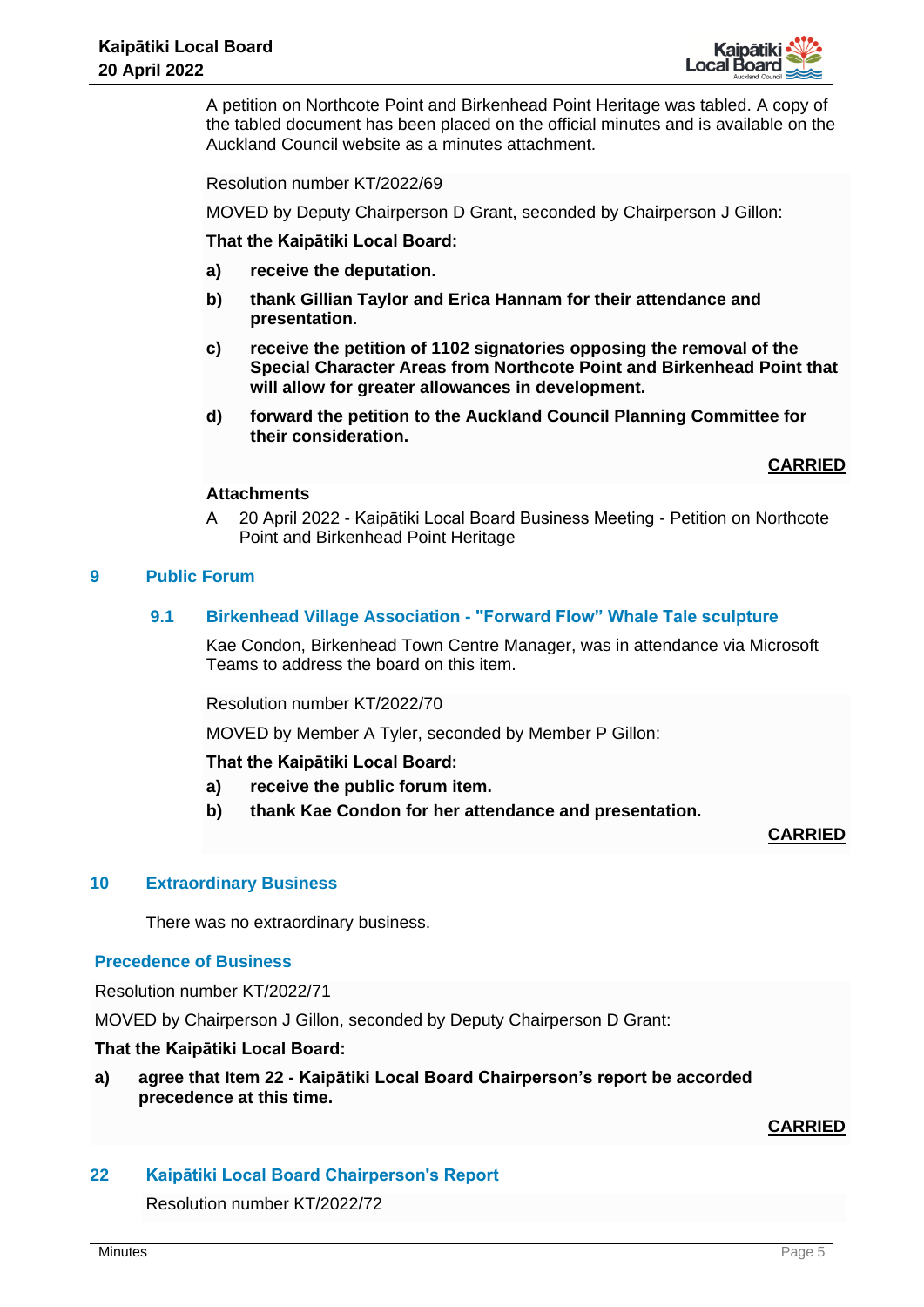

MOVED by Chairperson J Gillon, seconded by Member A Tyler:

That the Kaipātiki Local Board:

- **a) note the chairperson's written report.**
- **b) allocate \$10,000 from the Community Grants Kaipātiki (ID 267) 2021/22 LDI Opex budget, to the Birkenhead Village Association towards the purchase of the "Forward Flow" Whale Tale sculpture, providing that:**
	- **i) any unspent allocation is returned to the Kaipātiki Local Board,**
	- **ii) the sculpture will remain the property of the Birkenhead Village Association,**
	- **iii) the Birkenhead Village Association will maintain the sculpture, regardless of where it is sited,**
	- **iv) any plaque or signage accompanying the sculpture will acknowledge the Kaipātiki Local Board.**
- **c) support in principle the siting of the sculpture on public land in the Birkenhead town centre, to be determined as part of a future landowner consent application from the Birkenhead Village Association.**
- **d) receive the letter from the Birkenhead Village Association in support of their request for funding towards the purchase of the "Forward Flow" Whale Tale sculpture.**

**CARRIED**

## **11 Local board views on plan change to amend Historic Heritage Schedule**

Emma Rush, Senior Advisor Special Project and Rebecca Freeman, Senior Specialist Historic Heritage, were in attendance via Microsoft Teams to address the board on this item.

A document titled Kaipātiki Local Board Feedback on Proposed Plan Change to Auckland Unitary Plan Chapter L Schedule 14 Historic Heritage Schedule, Statements and Maps' was tabled. A copy of the tabled document has been placed on the official minutes and is available on the Auckland Council website as a minutes attachment.

Resolution number KT/2022/73

MOVED by Deputy Chairperson D Grant, seconded by Chairperson J Gillon:

## **That the Kaipātiki Local Board:**

- **a) note that the proposed Unitary Plan change amends the category status for 91 Category A\* historic heritage places, following the re-evaluation of these places. The plan change also updates information in the Auckland Unitary Plan for the historic heritage places.**
- **b) note that the purpose of the proposed plan change is to update the category status for 91 Category A\* historic heritage places and to ensure that the information in the Unitary Plan is accurate and reflects the historic heritage values of each place.**
- **c) note that historic heritage places in the Auckland Unitary Plan are identified in one of four categories: A, A\*, B and historic heritage area:**
	- **i) Category A: historic heritage places of outstanding significance well beyond their immediate environs**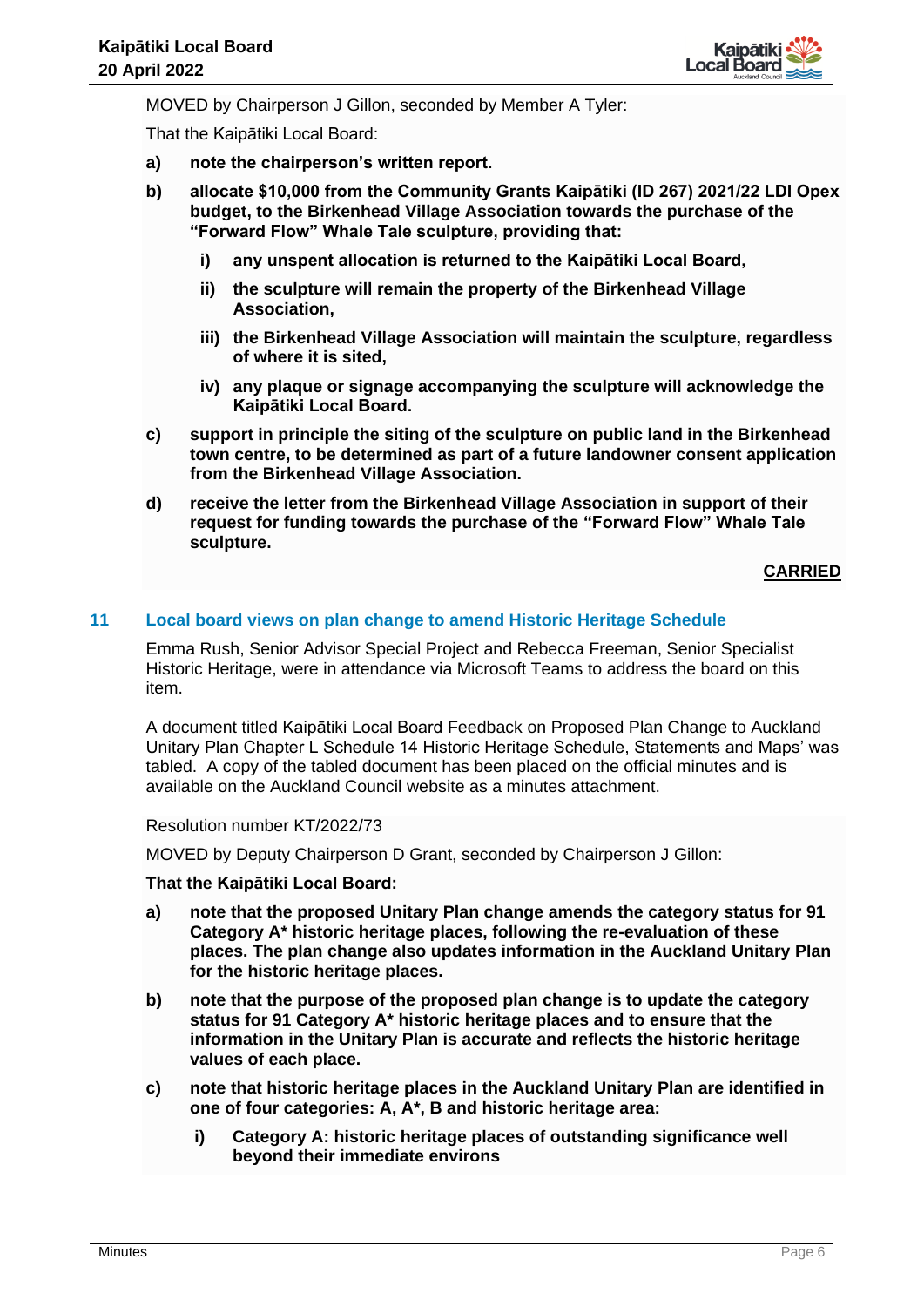

- **ii) Category A\*: places identified in previous district plans which are yet to be evaluated and assessed for their significance**
- **iii) Category B: places of considerable value to a locality or beyond**
- **iv) Historic heritage areas: groupings of interrelated historic heritage places and features.**
- **d) note that local board feedback is on behalf of the interests and preferences of the local community and that these views will be included in the hearing report.**
- **e) table the document Kaipātiki Local Board Feedback on Proposed Plan Change to Auckland Unitary Plan Chapter L, Schedule 14 Historic Heritage Schedule, Statements and Maps, with specific feedback from the local board for each site included in the highlighted columns (the sixth and seventh columns), noting the following:**
	- **i) There are 29 Category A\* historic heritage places within the Kaipātiki Local Board area that are included in the plan change.**
	- **ii) Four historic heritage places are proposed to be Category A by staff, which are all supported in the Kaipātiki Local Board feedback (places 895, 896, 917 and 926).**
	- **iii) 22 historic heritage places are suggested by staff to be Category B, four of which are supported in the Kaipātiki Local Board feedback (places 914, 915, 922 and 930) and 18 of which are contested by the local board with a request that they are changed to Category A (places 897, 898,899, 901, 902, 904, 908, 909, 910, 912, 913, 920, 921, 924, 925, 927, 928, 1003).**
	- **iv) Three historic heritage places are proposed to be deleted where the reevaluation of these places shows that their historic heritage values do not meet the criteria and thresholds in the Regional Policy Statement section of the Auckland Unitary Plan to be eligible for inclusion in Schedule 14.1 Schedule of Historic Heritage. The local board agree that one should be deleted (place 932), and two places contested by the local board with a request that they remain as Category B (places 854 and 906).**

| <b>Feedback status</b>                                            | <b>Place ID</b>                                                                                    | <b>Total number of</b><br>places |
|-------------------------------------------------------------------|----------------------------------------------------------------------------------------------------|----------------------------------|
| Category A proposed;<br>agree to remain as<br><b>Category A</b>   | 895, 896, 917, 926                                                                                 | 4                                |
| Category B proposed;<br>agree to remain as<br><b>Category B</b>   | 914, 915, 922, 930                                                                                 | 4                                |
| Category B proposed;<br>request to remain as<br><b>Category A</b> | 897, 898, 899, 901, 902,<br>904, 908, 909, 910, 912,<br>913, 920, 921, 924, 925,<br>927, 928, 1003 | 18                               |
| Status deleted; agree to<br>delete                                | 932                                                                                                | 1                                |
| <b>Status removed; request</b><br>to remain as Category B         | 854, 906                                                                                           | $\mathbf{2}$                     |
|                                                                   | <b>Grand Total:</b>                                                                                | 29                               |

**v) for clarity, clauses i to iv are presented in the below table:**

- **f) Provide the following additional feedback:**
	- **i) object to the method of assessment between Auckland Council's schedule and Heritage New Zealand's register being different, and request that**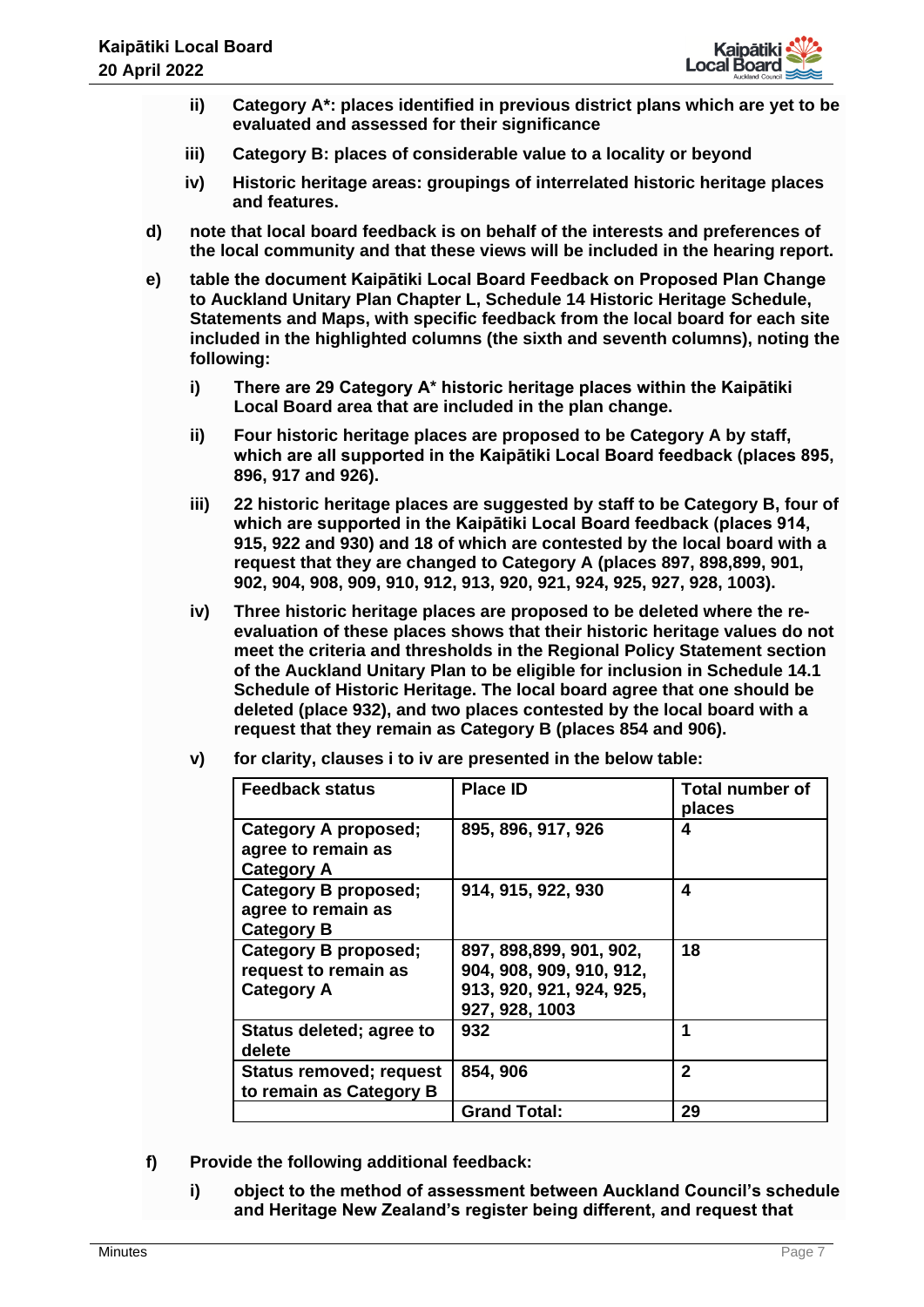

**Auckland Council align to Heritage New Zealand. An example of a difference of assessment is the Masonic Lodge at 14 Rodney Road, Northcote Point.**

- **ii) express significant concern that places changing from category A\* to category B will be subject to 30-70% demolition as a discretionary activity, and request that this aspect of the Unitary Plan is reviewed and changed to a lower percentage or prohibited as part of a future plan change. The local board would like to avoid the total or substantial demolition or destruction of features (including buildings, structures or archaeological sites) within all scheduled historic heritage places, where it will result in adverse effects (including cumulative adverse effects) on the overall significance of the scheduled historic heritage place to the extent that the place would no longer meet the significance thresholds for the category it has been scheduled under.**
- **iii) request that currently unscheduled historic heritage places that meet the criteria for scheduling be evaluated for inclusion in the schedule as part of a future plan change, as we note that some places that the community have identified as having significant heritage values are not presently included in the historic heritage schedule, either because of incomplete information, lack of consultation with the landowner, or for other reasons.**
- **g) request the opportunity to present further evidence closer to the time of the hearing process for this Plan Change, as we believe that the outcome of the consultation process for the National Policy Statement on Urban Development may have bearing on the discussions and evidence given at the Plan Change hearing.**
- **h) appoint Deputy Chairperson Danielle Grant to speak to the local board views at a hearing on the plan change to enable council's amendments to 91 Category A\* historic heritage places.**
- **i) delegate authority to the Chairperson of the Kaipātiki Local Board to make a replacement appointment in the event the local board member appointed in resolution h) is unable to attend the plan change hearing.**

# **CARRIED**

*Member A Tyler left meeting at 11.33am before the vote on this item.* 

## **Attachments**

A 20 April 2022 - Kaipātiki Local Board Business Meeting - KLB Feedback on Proposed Plan Change to Auckland Unitary Plan Chapter L Schedule 14 Historic Heritage Schedule, Statements and Maps

## **12 Grant of landowner approval and deed of additional premises to Birkenhead United Association Football and Sports Club Incorporated at Shepherds Park, (31-35 Cresta Ave), Beach Haven**

Pip Carroll, Senior Community Lease Advisor and Devin Grant-Miles, Senior Land Use Advisor, were in attendance via Microsoft Teams to address the board on this item.

Resolution number KT/2022/74

MOVED by Deputy Chairperson D Grant, seconded by Member P Gillon:

# **That the Kaipātiki Local Board:**

**a) grant the landowner approval to Birkenhead United Association Football and Sports Club Incorporated for the construction of the building extension outlined**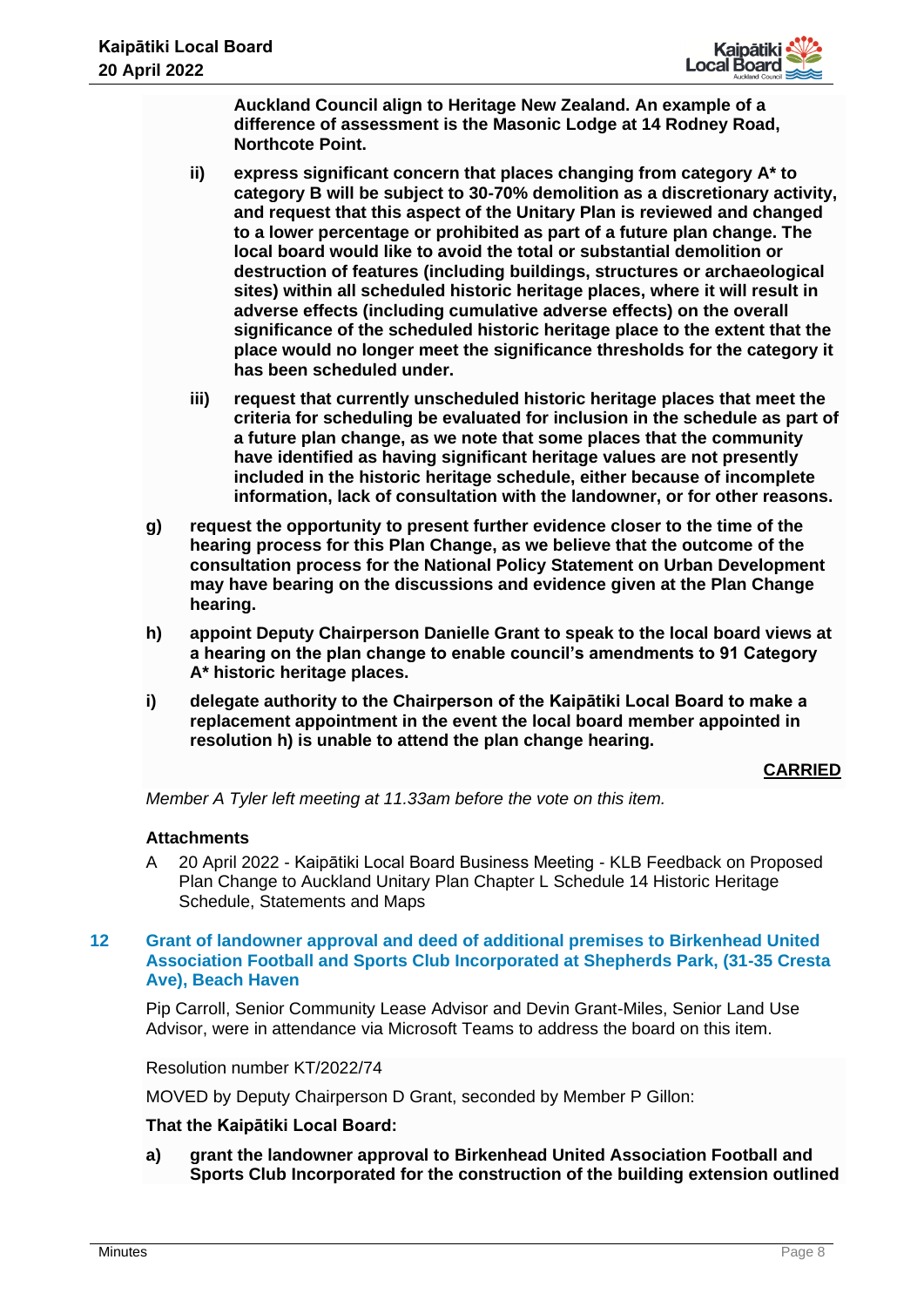

**in red and marked B in Attachment A to the agenda report, at Shepherds Park, Beach Haven.**

- **b) grant a lease for additional premises to the Birkenhead United Association Football and Sports Club Incorporated at Shepherds Park, Beach Haven as comprising approximately 305 square metres more or less, shown outlined in red and marked B in Attachment A to the agenda report on the land described as Part Lot 157 DP 20048, subject to the following terms and conditions:**
	- **i) Term – 6 years and 11 months commencing 1 April 2022**
	- **ii) Rent - \$1.00 plus GST per annum if demanded**
	- **iii) Note all other terms and conditions are per original lease dated 13 November 2019.**

# **CARRIED**

## **13 Variations to the Kaipātiki Local Board 2021/2022 Work Programme**

Heather Skinner, Senior Local Board Advisor, was in attendance via Microsoft Teams to address the board on this item.

Resolution number KT/2022/75

MOVED by Chairperson J Gillon, seconded by Deputy Chairperson D Grant:

#### **That the Kaipātiki Local Board:**

- **a) approve the cancelation of activity ID 3144 CARRY FORWARD: Fireworks Event in the 2021/2022 Kaipātiki Local Board Customer and Community Services work programme.**
- **b) approve the reallocation of \$45,000 LDI Opex from activity ID 3144 CARRY FORWARD: Fireworks Event as follows:** 
	- **i) \$45,000 to funding application LG2208-313: Birkenhead United Football Club towards design and consent costs for upgrade of changing facilities ahead of 2023 FIFA Women's World Cup.**
- **c) approve the allocation of \$12,821.75 LDI Opex from activity ID 267 Community Grants Kaipātiki to funding application LG2208-313: Birkenhead United Football Club towards design and consent costs for upgrade of changing facilities ahead of 2023 FIFA Women's World Cup.**

**CARRIED**

## **Adjournment of Meeting**

Resolution number KT/2022/76

MOVED by Chairperson J Gillon, seconded by Member M Kenrick:

## **That the Kaipātiki Local Board:**

**a) agree to adjourn the meeting at 12.10pm until 12.55pm.** 

**CARRIED**

*Meeting reconvened at 12.55pm.*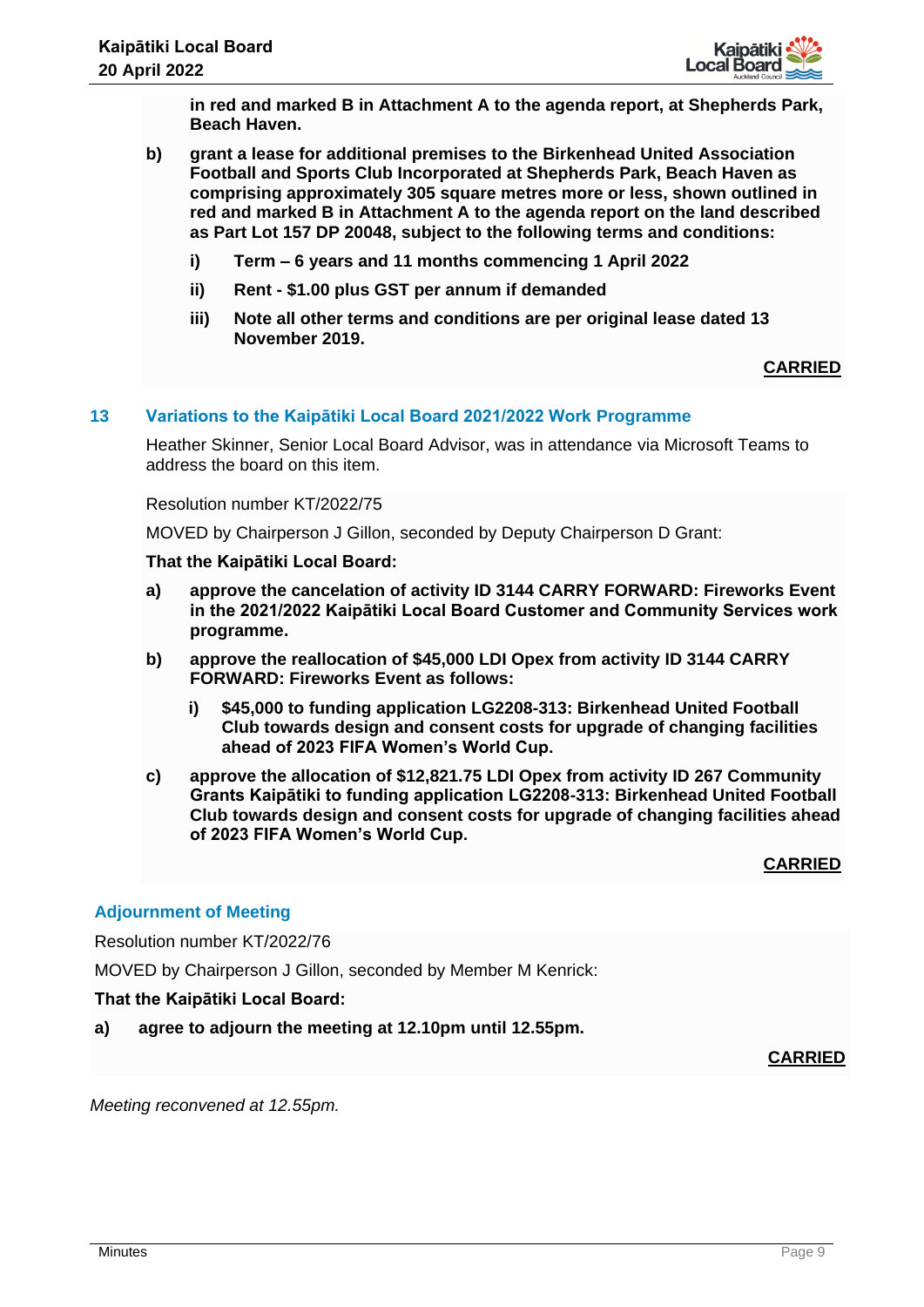

## **14 Marlborough Park, Glenfield - approval of concept design for accessible play equipment**

Sarah Jones, Manager Area Operations – Devonport-Takapuna and Kaipātiki, was in attendance via Microsoft Teams to address the board on this item.

Resolution number KT/2022/77

MOVED by Chairperson J Gillon, seconded by Member P Gillon:

That the Kaipātiki Local Board:

- **a) approve the concept design (option 2) for Marlborough Park which includes two new accessible play items (inclusive carousel and interactive bridge with sound) and incorporates soft landscape, wetpour safety surface, planting and swale to soften the play space and help with drainage around the playground, and the relocation of one seat to the other side of the playground, as per Attachment B to this agenda report and request staff to progress the project to detailed design and construction.**
- **b) approve an additional budget of \$20,000 of Local Discretionary Initiatives (LDI) capex from financial year 2022/2023. This is to be confirmed through the work programme prioritisation process.**
- **c) approve the reallocation of \$29,000 of ABS: Capex – Renewals budget from the Rangatira Reserve – renew assets project (project ID: 16478) to Allocate play equipment – one location in Kaipātiki (project ID: 31036), noting that:**
	- **i) the local board has received advice from staff regarding the availability of \$36,355.78 in savings achieved through the completion of project ID: 16478 which could be used to put towards the Accessible play project; and**
	- **ii) the advice received regarding the availability of savings from project ID: 16478 was received after the publication and distribution of the business meeting agenda, which is why this information was not included within the agenda report.**
- **d) note that construction is expected to begin in July 2022, if ground conditions are suitable, and following the completion of the landscape and drainage designs.**

**CARRIED**

## **Precedence of Business**

Resolution number KT/2022/78

MOVED by Chairperson J Gillon, seconded by Member P Gillon:

#### **That the Kaipātiki Local Board:**

**a) agree that Item 18: Auckland Transport – Activites in the Road Corridor Bylaw 2022 be accorded precedence at this time.**

**CARRIED**

## **18 Auckland Transport - Activities in the Road Corridor Bylaw 2022**

Resolution number KT/2022/79

MOVED by Chairperson J Gillon, seconded by Member P Gillon:

## **That the Kaipātiki Local Board:**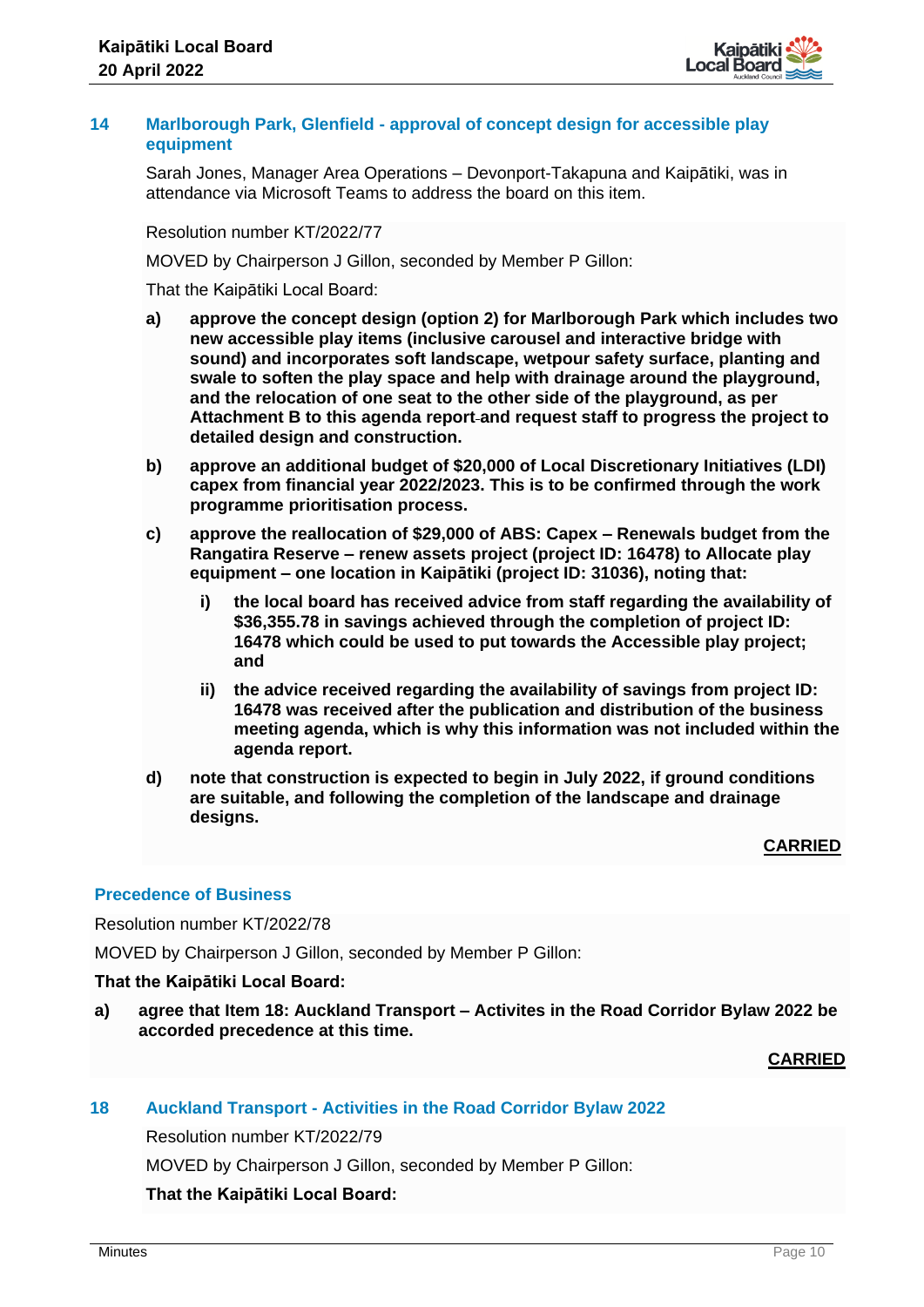

- **a) endorse the draft Activities in the Road Corridor Bylaw 2022 and provide the following feedback ahead of it being submitted to the Auckland Transport Board for final approval:**
	- **i) Request an addition to the bylaw that for applications for trading, events or filming on unformed roads (paper roads) that are being managed as parkland or open space, that the appropriate local board is consulted as part of Auckland Transport's approval process.**
	- **ii) Request that reference is made to the bylaw governing the riding or leading of horses in the road corridor, as we are aware of concern from the horse-riding community that the lack of mention could be taken to mean that it is no longer an allowed activity, when it is actually not a topic covered by the bylaw.**
	- **iii) Request that reference is made to the bylaw or legislation covering the process for dealing with the removal of abandoned (or apparently abandoned) vehicles in the road corridor, as this is a topic that comes up repeatedly in the community.**

**CARRIED**

# **Precedence of Business**

Resolution number KT/2022/80

MOVED by Chairperson J Gillon, seconded by Member C Schmidt:

## **That the Kaipātiki Local Board:**

**a) agree that Item 21: Wairau catchment working group meeting, Friday 8 April 2022 and Item 23: Members' Reports be accorded precedence at this time.**

**CARRIED**

**21 Wairau catchment working group meeting, Friday 8 April, 2022**

Resolution number KT/2022/81

MOVED by Chairperson J Gillon, seconded by Member P Gillon:

## **That the Kaipātiki Local Board:**

- **a) receive the following documents from the Wairau catchment working group meeting held on Friday 8 April 2022 virtually by Microsoft Teams:** 
	- **i) Agenda - Wairau Catchment Working Group Meeting 8.4.22**
	- **ii) Milford Marina presentation from Milford Mariners**
	- **iii) Staff presentation on Milford Marina**
	- **iv) Ponds presentation.**

**CARRIED**

Item 22 taken prior to item 11

## **23 Members' Reports**

Resolution number KT/2022/82

MOVED by Deputy Chairperson D Grant, seconded by Member P Gillon:

# **That the Kaipātiki Local Board:**

**a) receive the written report from Deputy Chairperson Danielle Grant.**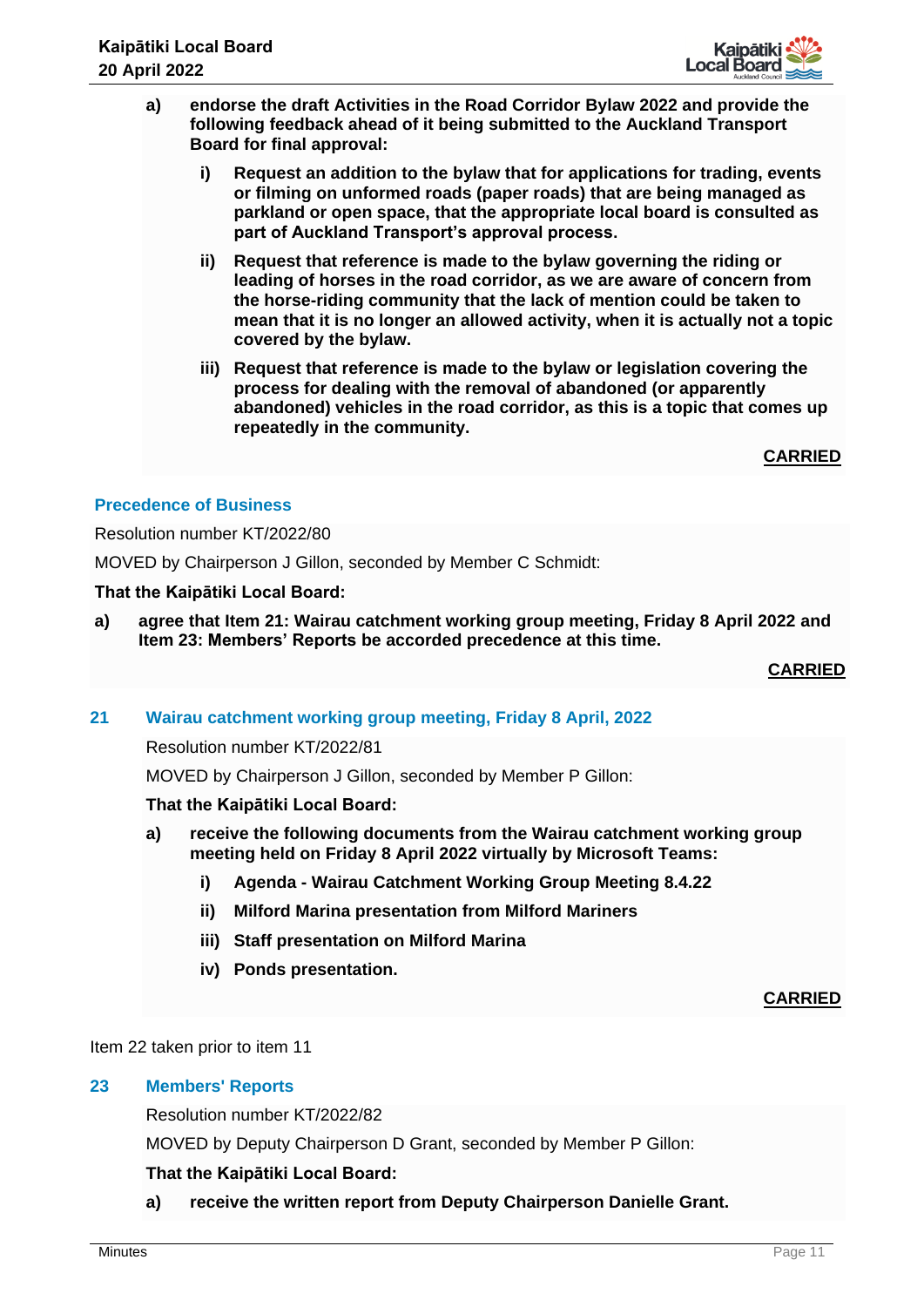



## **15 Kaipātiki local parks - reclassification of Kauri Point Domain and additional classifications**

Darren Jeong, Service and Asset Planner, was in attendance via Microsoft Teams to address the board on this item.

Resolution number KT/2022/83

MOVED by Chairperson J Gillon, seconded by Deputy Chairperson D Grant:

#### **That the Kaipātiki Local Board:**

- **a) consider the objection to the proposal to reclassify Allotment 371 Parish of Takapuna (Kauri Point Domain) from recreation to scenic reserve.**
- **b) note that the ability to establish a mountain bike trail in the forested area of Kauri Point Domain is not prevented by a scenic classification, and that the local board will consider including in the draft Kaipātiki Local Board Local Park Management Plan the management intention of investigating the establishment of a bike trail.**
- **c) proceed with the reclassification of Allotment 371 Parish of Takapuna (Kauri Point Domain) from recreation to scenic reserve (section 19(1)(b) of the Reserves Act 1977).**
- **d) approve the proposed classification of the following three parcels as local purpose (accessway) reserves under section 16(2A) of the Reserves Act 1977:** 
	- **i) Lot 5 DP 178193 (Woodcote Scenic Reserve)**
	- **ii) Lot 46 DP 107252 (Woodcote Scenic Reserve)**
	- **iii) Lot 47 DP 86638 (Manuka Reserve).**

**CARRIED**

# **16 Kaipātiki Local Board Grants Programme 2022/2023**

Resolution number KT/2022/84

MOVED by Deputy Chairperson D Grant, seconded by Member P Gillon:

**That the Kaipātiki Local Board:**

- **a) adopt the Kaipātiki Grants Programme 2022/2023 as presented at Attachment A to this agenda report.**
- **b) intend to discontinue the Transitional Rates Grants following the 2023/24 financial year.**

**CARRIED**

# **17 New Private Road Name for Subdivision at 24 - 28 & 42 Taurus Crescent, Beach Haven**

Resolution number KT/2022/85

MOVED by Member C Schmidt, seconded by Deputy Chairperson D Grant:

## **That the Kaipātiki Local Board:**

**a) approve the road name Te Urungamai Lane for the private road within the Commonly Owned Access Lot (COAL) - Lot 22 of stage 2 of the subdivision**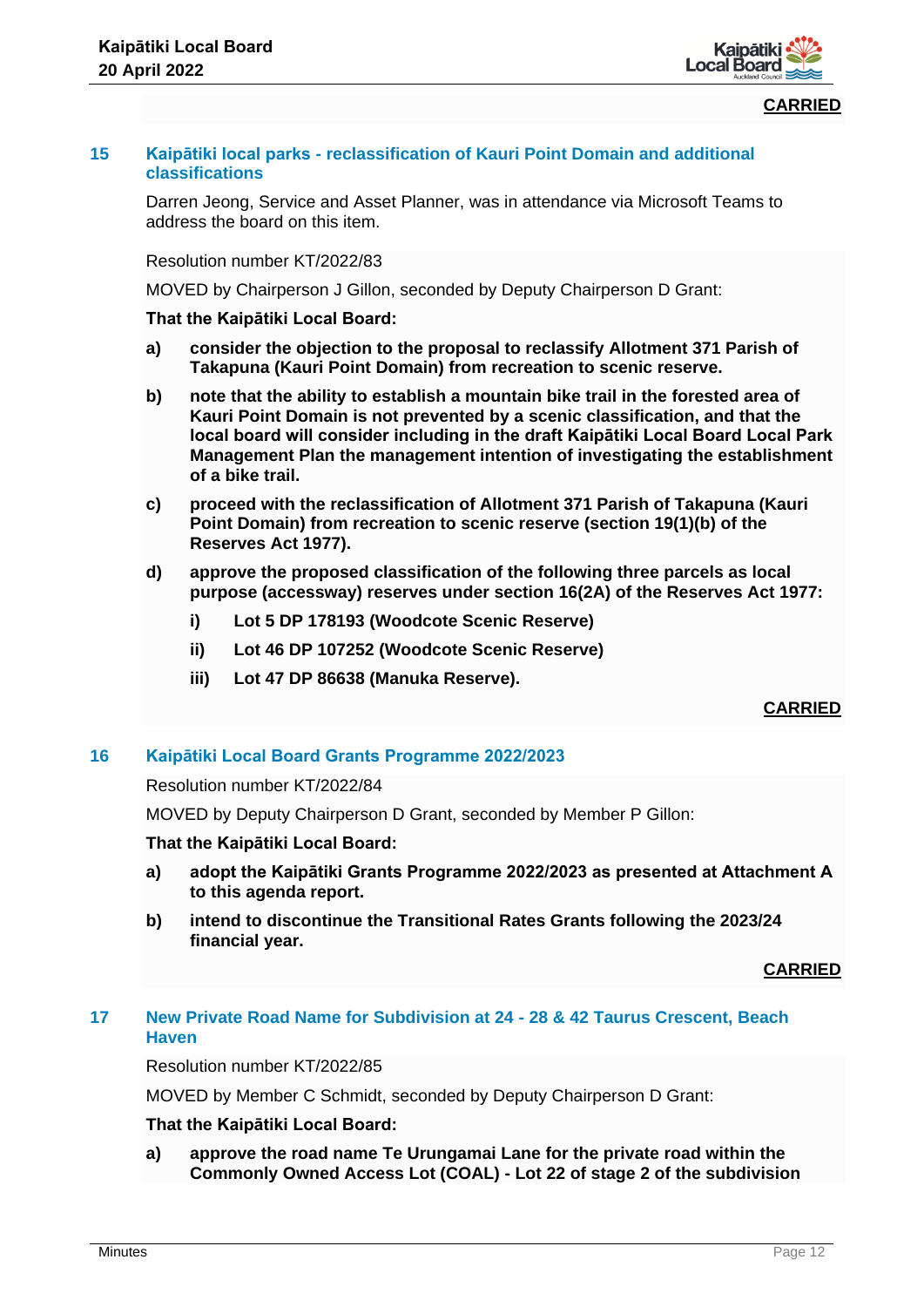

**being undertaken by Kāinga Ora, at 24 - 28 & 42 Taurus Crescent, Beach Haven in accordance with section 319(1)(j) of the Local Government Act 1974.**

# **CARRIED**

## **Precedence of Business**

Resolution number KT/2022/86

MOVED by Chairperson J Gillon, seconded by Member M Kenrick:

#### **That the Kaipātiki Local Board:**

**a) agree that item 24 - 26 be accorded precedence at this time.**

#### **CARRIED**

## **24 Governing Body and Independent Maori Statutory Board Members' Update**

A document titled 'North Shore Ward Councillor Report – Chris Darby – 20 April 2022' was tabled. A copy of the tabled document has been placed on the official minutes and is available on the Auckland Council website as a minutes attachment.

Resolution number KT/2022/87

MOVED by Chairperson J Gillon, seconded by Member C Schmidt:

#### **That the Kaipātiki Local Board:**

**a) receive the tabled written report from Councillor Chris Darby.** 

#### **CARRIED**

## **Attachments**

A 20 April 2022 - Kaipātiki Local Board Business Meeting - North Shore Ward Councillor Report – Chris Darby - 20 April 2022

#### **25 Governance Forward Work Calendar**

Resolution number KT/2022/88

MOVED by Deputy Chairperson D Grant, seconded by Member P Gillon:

#### **That the Kaipātiki Local Board:**

**a) note the Kaipātiki Local Board May - June 2022 governance forward work calendar and April – May 2022 workshop forward work plan.** 

## **CARRIED**

## **26 Workshop Records - Kaipātiki Local Board - March 2022**

Resolution number KT/2022/89

MOVED by Member C Schmidt, seconded by Member M Kenrick:

#### **That the Kaipātiki Local Board:**

**a) note the record for the Kaipātiki Local Board workshop held on Wednesday 2 March 2022, Wednesday 9 March 2022 and Wednesday 23 March 2022.** 

**CARRIED**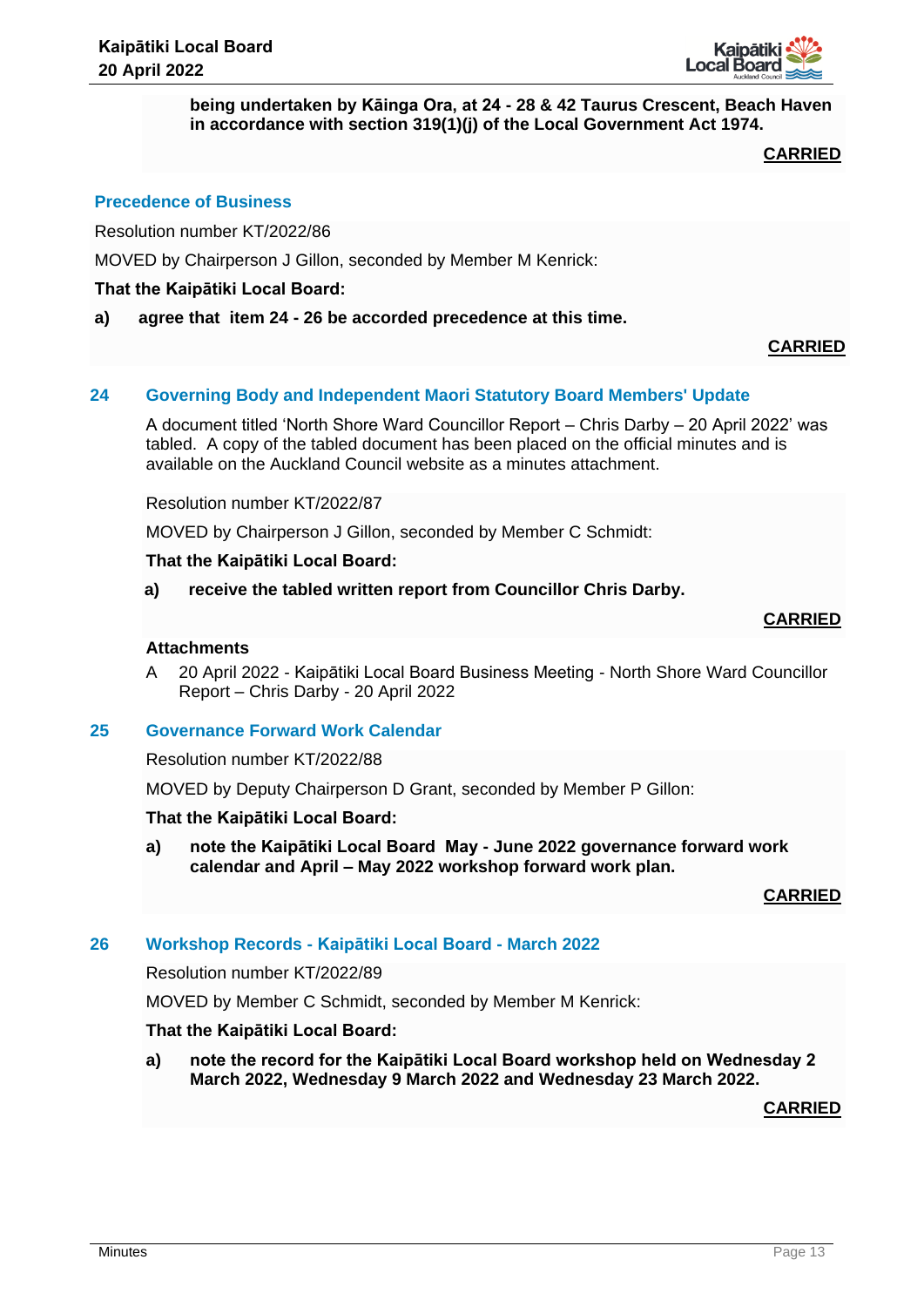

# **Precedence of Business**

Resolution number KT/2022/90

MOVED by Chairperson J Gillon, seconded by Member P Gillon:

## **That the Kaipātiki Local Board:**

**a) agree that Item 20: Local board feedback on the draft 2021 Regional Parks Management Plan be accorded precedence at this time.**

**CARRIED**

## **20 Local board feedback on the draft 2021 Regional Parks Management Plan**

#### Resolution number KT/2022/91

MOVED by Chairperson J Gillon, seconded by Deputy Chairperson D Grant:

#### **That the Kaipātiki Local Board:**

- **a) receive the draft 2021 Regional Park Management Plan and provide the following feedback**
	- **i) do not support policy 45 in the section "Supporting the wider regional environment" to "Investigate formally including regional parks that contribute to the coastal area of the Gulf into the Hauraki Gulf Marine Park", as we believe the regional parks should be governed and managed as a single network, by democratically elected members (Parks, Arts, Community and Events Committee).**
	- **ii) do not support the section on "Management transfers", including Objective 73 and Policies 271-272, as we believe the regional parks should be governed and managed as a single network, by democratically elected members (Parks, Arts, Community and Events Committee).**
	- **iii) express disappointment that the Parks, Arts, Community and Events Committee did not support Chelsea Estate Heritage Park, Kauri Point Centennial Park and Chatswood Reserve being designated a new regional park at their meeting on 7 April 2022.**

## **CARRIED**

# **Adjournment of Meeting**

Resolution number KT/2022/92

MOVED by Chairperson J Gillon, seconded by Deputy Chairperson D Grant:

## **That the Kaipātiki Local Board:**

**a) agree to adjourn the meeting at 1.41pm until 1.51pm.**

**CARRIED**

*The meeting reconvened at 1.54pm.* 

## **19 Transport Emissions Reduction Plan**

Szening Ooi, Principal Transport Advisor, was in attendance via Microsoft Teams to address the board on this item.

Resolution number KT/2022/93

MOVED by Chairperson J Gillon, seconded by Deputy Chairperson D Grant: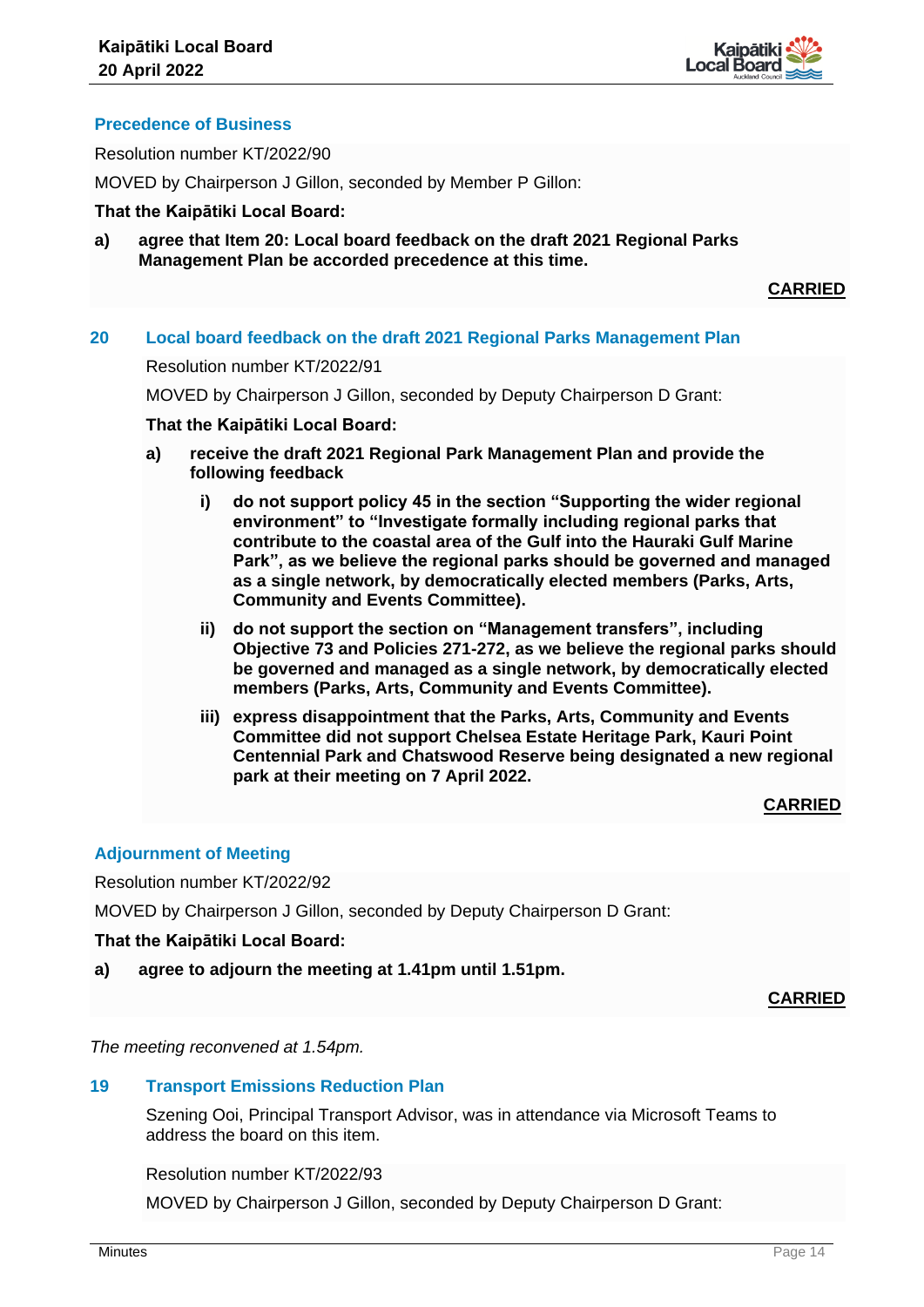

**That the Kaipātiki Local Board:**

- **a) receive the progress update provided on the Transport Emissions Reduction Plan.**
- **b) note the scale of the challenge to meet Auckland's transport emissions reduction target and that mode shift is the most powerful lever for reducing transport emissions.**
- **c) provide the following feedback on the Transport Emissions Reduction Plan:**
	- **i) The current financial constraints that have been recently advised to the local board make it difficult to commit to or identify any new transport projects or initiatives, but we look forward to working through public transport solutions as part of the Kaipātiki Local Board Plan 2023-2025 while taking on-board the direction set by Auckland Council.**
	- **ii) Acknowledge that public transport patronage reduced due to COVID-19 safety concerns and mitigation measures (such as working from home), and that restoring patronage to former numbers will take time.**
	- **iii) Recommend that the entire public transport network is reviewed in light of the post-COVID-19 world, reducing the emphasis on commuting to and from the city centre due to an apparent increase in working from home and businesses migrating from the CBD to the suburbs. We also note that research shows that even prior to COVID-19, the majority of users travel between the inner and outer urban areas as the majority of Auckland employment-related travel patterns are largely local and not dominated by significant inflows towards the city centre (Source: The Congestion Question Technical Report 2020, page 13).**
	- **iv) No matter how much "friction" is added to private driving, many people will not be able to change to public transport due to requiring their vehicle before, after or during working hours.**
	- **v) Improve personal safety at all bus stations and town centre bus stops, particularly at night, for all vulnerable user groups.**
	- **vi) Increase to funding and support for walking school buses and bikes in schools programmes.**
	- **vii) Ensure reliability of service and well-maintained ferry facilities at Northcote Wharf and Beach Haven Wharf, to allow for an increase in frequency as demand grows.**
	- **viii) Upgrade all bus stops to include suitable shelter and lighting.**
	- **ix) Allow bicycles to be carried on all buses.**
	- **x) Support the delivery of projects and connections identified in the Kaipātiki Local Board Connections Network Plan, to encourage walking and cycling across Kaipātiki.**
	- **xi) Support the delivery of the Northern Pathway stages 1 and 2 from Northcote Point to Constellation Drive, to encourage walking and cycling across the North Shore.**
	- **xii) request investigation of bike adapted bus services that could allow significant numbers of cyclists to utilise motorway connections between work and recreational destinations with particular emphasis on SH1 northsouth connections across the harbour bridge.**
	- **xiii) Install electric vehicle e-charging stations at more publicly accessible carparks across Kaipātiki (for example, Rawene Road Carpark), to encourage the use of electric vehicles.**